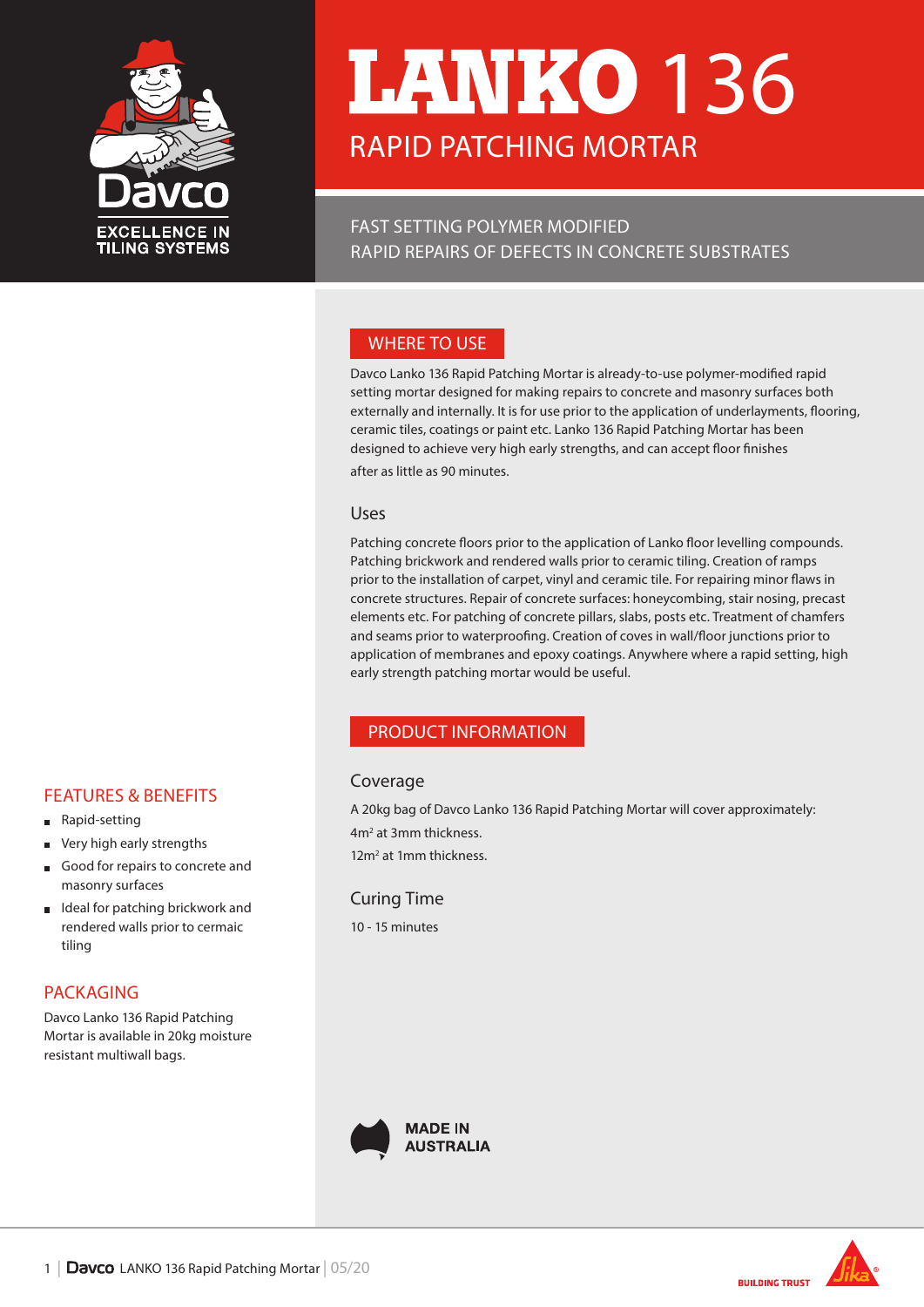#### **TECHNICAL**

| <b>TECHNICAL DATA</b>                                              | LANKO 134 |
|--------------------------------------------------------------------|-----------|
| Appearance                                                         |           |
| Shelf life when stored unopened in elevated, cool, dry<br>location | 6 months  |

Values presented are typical and not necessarily referenced to create specifications. All measurements are taken at 20ºC and 50% relative humidity. Specifications vary according to site conditions and should be taken as a guide only.



**SAIGLOR** 

Davco products manufactured in Australia are produced in accordance with quality management systems certified as complying with AS/NZS ISO 9001:2008.

| <b>TEST DATA</b>                                          | <b>CRITERION</b> | <b>TYPICAL TEST</b><br><b>RESULT</b> |
|-----------------------------------------------------------|------------------|--------------------------------------|
| Test method: ASTM C191                                    |                  |                                      |
| Initial set time                                          |                  | Approx 15mins                        |
| Final set time                                            |                  | Approx 40-50<br>mins                 |
| Ready to receive subsequent coatings and<br>underlayments |                  | Approx 90<br>mins                    |
| Ready for high load installations                         |                  | $3 - 7$ days                         |

#### PRIMER PREPARATION

- After cleaning, wet down porous concrete substrates with water to avoid early hydration of Davco Lanko 136 Rapid Patching Mortar.
- Ensure that no freestanding water is present on surfaces. Remove any free water by use of compressed air or dry towels.
- Dense substrates such as power (steel) float concrete can prepared via the application of Davco Lanko 531 Epoxy Moisture Barrier or Davco Ultrabond.

#### MIX PREPARATION

#### Mix Ratio

| SITUATION / REOUIREMENT | MIX REOUIREMENTS PER 20KG    |
|-------------------------|------------------------------|
| General applications    | 5-6L of clean, potable water |

### Mix Process

- 1. Use as little water as is required in the mix for ease of placement. Water addition is recommended at approximately 5 –6L per 20kg bag
- 2. Place 70% of the required amount of water into the mixing vessel and slowly add the powder while mixing. Gradually add the remainder of the water to achieve the desired consistency
- 3. As a guide, add approximately 3 parts by volume of Davco Lanko 136 Rapid Patching Mortar to 1 part of water by volume
- 4. Adjustments to the mixing ratio may be required depending upon site conditions. Ideally, both the mixing water and substrate should be above 5ºC and below 30ºC. Small trial batches to ascertain the best working consistency for the operation are recommended



# DIRECTIONS FOR USE

• A test should be undertaken in all cases to ensure suitability

# SURFACE PREPARATION

- For all surfaces, loose contaminants and unsound concrete must be chipped away so that a reasonably rough, but strong sound surface is provided
- All surfaces must be free from oil, grease and dust
- Holes and depressions may be cleaned with compressed air, vacuumed, or a suitable brush to remove loose particles
- Remove loose and damaged concrete and laitance using a point tool or chisel in order to obtain a clean, rough surface
- The boundaries of the surface to be repaired must be clearly defined in order for the patched surface to retainintegrity
- Contact Sika Australia for further details